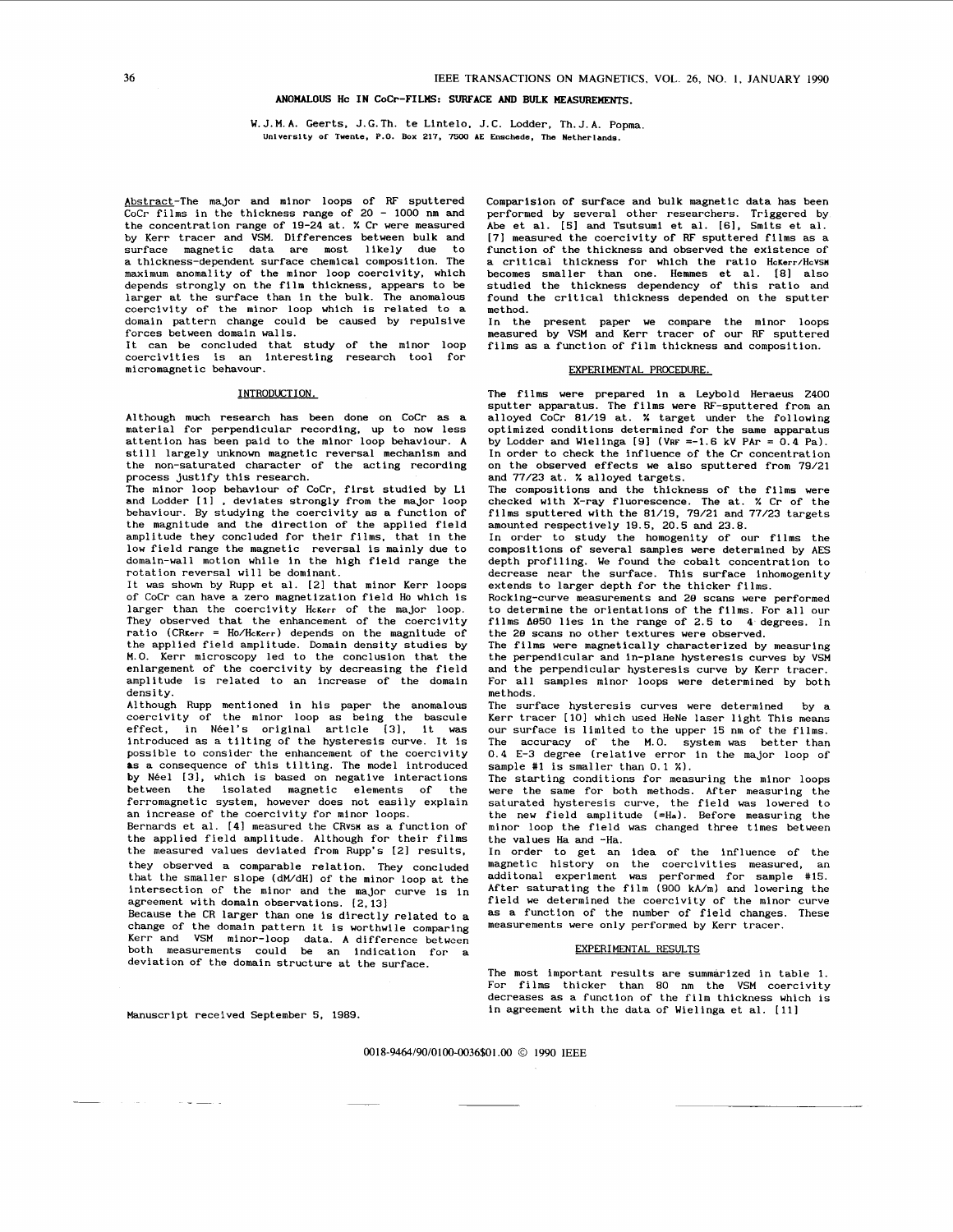| Table 1: Film properties. |            |                              |                      |                      |                                                        |  |  |  |
|---------------------------|------------|------------------------------|----------------------|----------------------|--------------------------------------------------------|--|--|--|
| Sample                    | ħ<br>[nm]  | $H^{-}$ $\sim$ $48H$<br>kA∕m | $H_c$ Kerr<br>kA∕m   | $\theta_n$<br>degree | average<br>properties                                  |  |  |  |
| 1<br>$\overline{c}$       | 46<br>80   | 79<br>102                    | 90<br>88             | 0.163<br>0.163       |                                                        |  |  |  |
| 3<br>4                    | 110<br>157 | 96<br>88                     | 67<br>40             | 0.163<br>0.149       | at. $X$ Cr : 19.5<br>440                               |  |  |  |
| 5                         | 297        | 65                           | 9                    | 0.123                | Ms (ka/m);<br>$: 3-4$<br>$\Delta\theta_{50}$           |  |  |  |
| 6<br>7                    | 611<br>982 | 46<br>40                     | 10<br>8              | 0.121<br>0.117       |                                                        |  |  |  |
| 8<br>9                    | 24<br>80   | 15<br>98                     | $\overline{a}$<br>80 | 0.097<br>0.131       | at.% Cr<br>: 20.5                                      |  |  |  |
| 10<br>11                  | 146<br>272 | 83<br>73                     | 41<br>36             | 0.113                | 371<br>Ms (kA/m):<br>: 3.3                             |  |  |  |
| 12                        | 670        | 42                           | 13                   | 0.111                | $\Delta\theta_{50}$                                    |  |  |  |
| 13<br>14                  | 54<br>312  | 86<br>55                     |                      | 0.098<br>0.076       | 23.8<br>$at. %$ $Cr$<br>$\bullet$<br>240<br>Ms (kA/m): |  |  |  |
| 15                        | 620        | 37                           |                      | 0.073                | 3.5<br>$\Delta\theta_{50}$<br>٠.                       |  |  |  |

Comparing the coercivity measured by VSM and that 'measured by Kerr tracer we find the critical thickness of the 19.5 at. %Cr films to be 70 nm (see fig.1). This is in agreement with the results of others.  $[7,8]$ 



fig. 1: HcKerr/HcVSM as a function of the film thickness for 19.5 at % Cr films.



fig. 2:  $\theta$ s/ $\theta$ s(#1) as a function of the thickness for different concentrations.

In figure 2 the maximum Kerr rotation with respect to the maximum Kerr rotation of sample #1 is plotted as a function of the thickness of the film. Although the change in €Js/€Js(#l) and the change in **HcKerr/HcVSH** take place for about the same thickness, the decrease of the latter parameter seems to be more gradual.

The results of the minor loop measurements of the 19.5 at. % thickness series are given in figures **3** and 4. The CR is plotted versus the amplitude of the applied field for different thicknesses. It is obvious that the data obtained by both methods are not the same. The maximum anomalous coercivity measured by VSM







increases as a function of the thickness. The field amplitude at maximal CR shifts to smaller values for thicker films.

As can be seen from fig. 4 the effect measured by Kerr tracer is much larger. A maximum as function of the film thickness appears to exist. At present, the small number of films prevented us from checking the existence of such a maximum for the 20.5 and the 23.8 at. % Cr films.